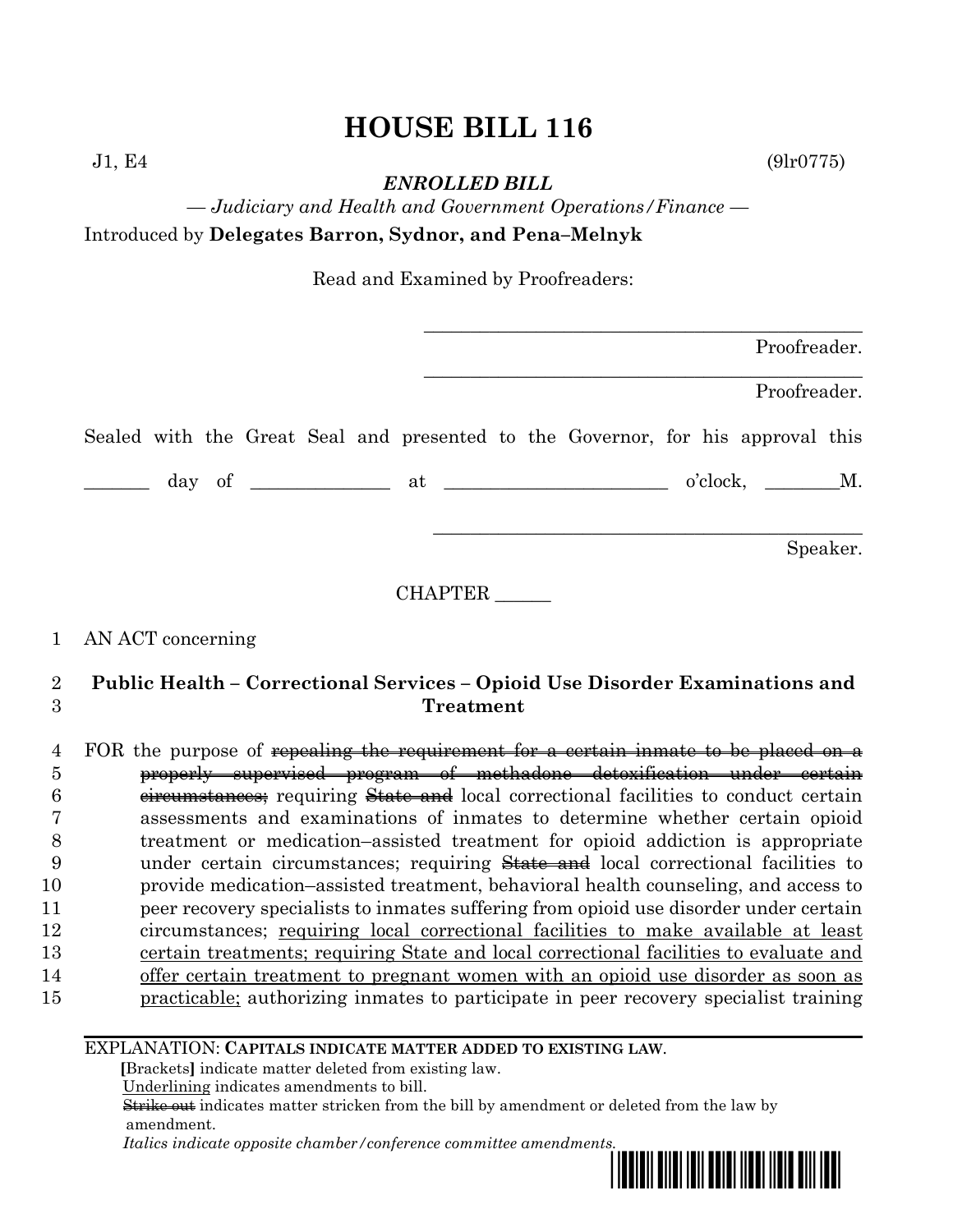#### **HOUSE BILL 116**

 under certain circumstances; establishing certain procedures and standards to determine opioid use disorder and treatment of addicted inmates; repealing the requirement for the State to fund a certain program of methadone detoxification; requiring the State to fund a certain program of opioid use disorder screening, 5 examination, and treatment; requiring the Maryland Commission on Correctional Standards Governor's Office of Crime Control and Prevention to report to the Maryland General Assembly on certain information regarding the examination and 8 treatment outcomes of inmates with an opioid use disorder; requiring the Maryland Commission on Correctional Standards and Department of Public Safety and Correctional Services and the Maryland Department of Health to develop a timetable in accordance with medical best practices, for all inmates to receive assessments, examinations, or treatment; requiring the Governor's Office of Crime Control and Prevention, the Maryland Department of Health, and the Maryland Correctional *Administrators* Association to evaluate the implementation of certain provisions of this Act and make a certain determination; requiring the Department of Public Safety and Correctional Services to make a certain report to certain committees under certain circumstances; requiring the Department of Public Safety and 18 Correctional Services to <u>establish a certain program, beginning on or before a certain</u> date; requiring the Governor's Office of Crime Control and Prevention, the Department of Public Safety and Correctional Services, and the Maryland Department of Health to apply for federal funding to support the implementation of 22 this Act and make a certain report; providing for the construction of this Act; providing for the application of certain provisions of this Act; providing for the termination of certain provisions of this Act; defining certain terms; and generally relating to opioid use disorder examinations and treatment of inmates.

- BY repealing and reenacting, with amendments,
- Article Correctional Services
- Section 9–603
- Annotated Code of Maryland
- (2017 Replacement Volume and 2018 Supplement)

| 31<br>BY adding to |  |
|--------------------|--|
|--------------------|--|

- Article Correctional Services
- Section 9–603.1
- Annotated Code of Maryland
- (2017 Replacement Volume and 2018 Supplement)
- SECTION 1. BE IT ENACTED BY THE GENERAL ASSEMBLY OF MARYLAND,
- That the Laws of Maryland read as follows:
- **Article – Correctional Services**
- 9–603.

## **(A) (1) SUBJECT TO PARAGRAPH (2) OF THIS SUBSECTION, THE REQUIREMENTS UNDER THIS SECTION SHALL APPLY TO:**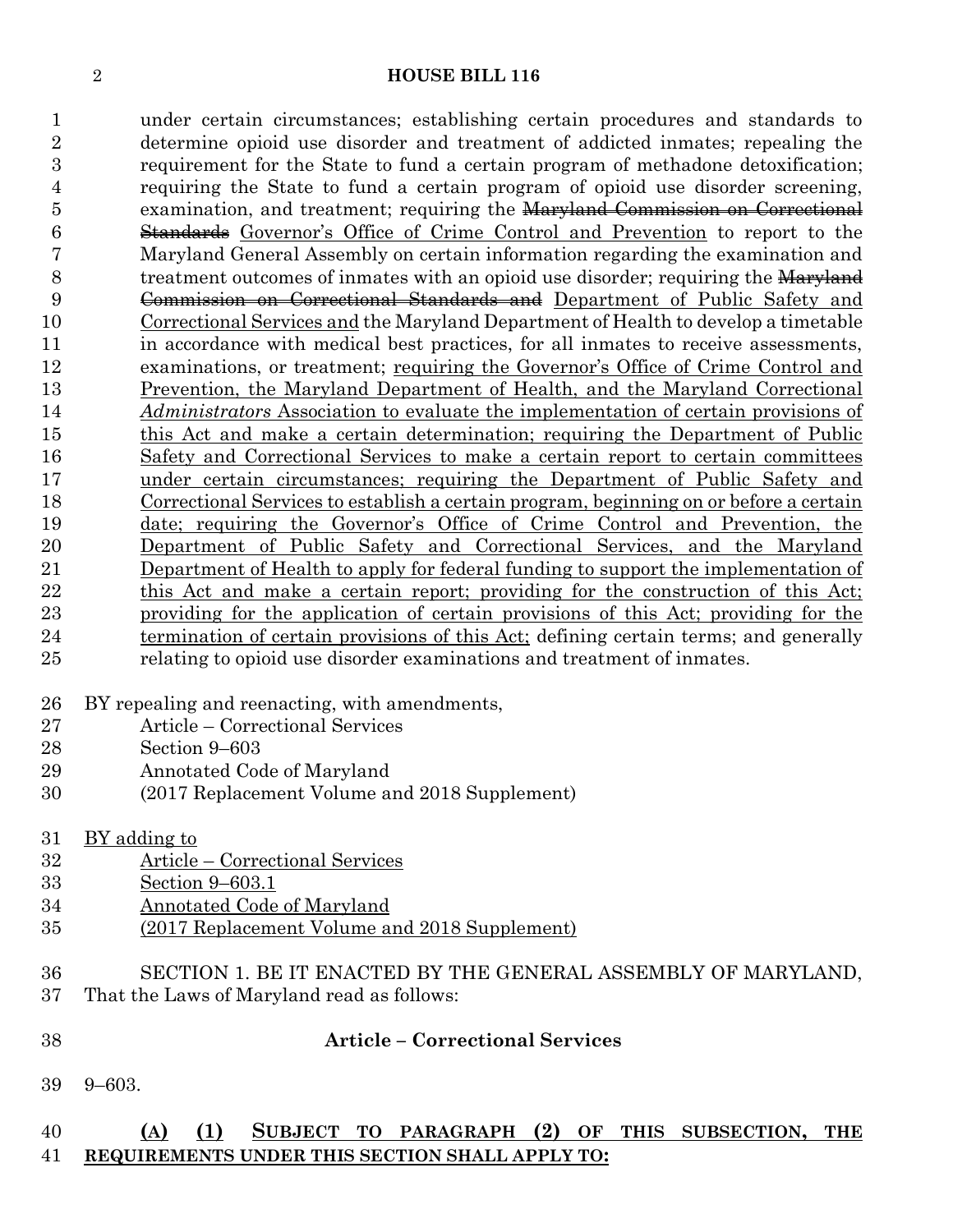## **HOUSE BILL 116** 3

| 1<br>$\overline{2}$ | ( <u>I)</u><br><b>BY JANUARY 1, 2020:</b>                     | <b>LOCAL DETENTION CENTERS IN THE FOLLOWING COUNTIES</b>                                                      |
|---------------------|---------------------------------------------------------------|---------------------------------------------------------------------------------------------------------------|
| 3                   |                                                               | <b>HOWARD COUNTY;</b><br>1.                                                                                   |
| 4                   |                                                               | 2.<br><b>MONTGOMERY COUNTY;</b>                                                                               |
| 5                   |                                                               | 3.<br>PRINCE GEORGE'S COUNTY; AND                                                                             |
| 6                   |                                                               | <b>ST. MARY'S COUNTY; AND</b><br>4.                                                                           |
| 7<br>8              | (II)<br><b>BY OCTOBER 1, 2021.</b>                            | LOCAL DETENTION CENTERS IN SIX ADDITIONAL COUNTIES                                                            |
| 9                   | (2)<br>(I)                                                    | THE GOVERNOR'S OFFICE OF CRIME CONTROL AND<br>PREVENTION, THE MARYLAND DEPARTMENT OF HEALTH, AND THE MARYLAND |
| 10                  | <b>CORRECTIONAL</b>                                           | <b>ADMINISTRATORS ASSOCIATION</b><br><b>SHALL</b><br><b>EVALUATE</b>                                          |
| 11<br>12            |                                                               | <b>THE</b><br>IMPLEMENTATION OF THE REQUIREMENTS OF THIS SECTION AND DETERMINE A                              |
| 13                  |                                                               | SCHEDULE TO ADD ADDITIONAL COUNTIES, PROVIDED THAT THE PROVISIONS OF                                          |
| 14                  |                                                               | THIS SECTION SHALL APPLY TO ALL LOCAL DETENTION CENTERS AND THE                                               |
| 15                  |                                                               | BALTIMORE PRE-TRIAL COMPLEX BY JANUARY 2023.                                                                  |
|                     |                                                               |                                                                                                               |
| 16                  | (II)                                                          | IF THE BALTIMORE PRE-TRIAL COMPLEX HAS NOT FULLY                                                              |
| 17                  |                                                               | IMPLEMENTED THE PROVISIONS OF THIS SECTION BY JANUARY 2023, THE                                               |
| 18                  |                                                               | DEPARTMENT OF PUBLIC SAFETY AND CORRECTIONAL SERVICES SHALL REPORT                                            |
| 19                  |                                                               | TO THE SENATE FINANCE COMMITTEE AND THE HOUSE JUDICIARY COMMITTEE, IN                                         |
| 20                  |                                                               | ACCORDANCE WITH § 2-1246 OF THE STATE GOVERNMENT ARTICLE, ON THE                                              |
| 21                  |                                                               | STATUS AND TIMELINE OF IMPLEMENTATION.                                                                        |
|                     |                                                               |                                                                                                               |
| 22                  |                                                               | (III) FUNDING FOR THE PROGRAM AT THE BALTIMORE                                                                |
| $23\,$              |                                                               | PRE-TRIAL COMPLEX SHALL BE AS PROVIDED IN THE STATE BUDGET.                                                   |
|                     |                                                               |                                                                                                               |
| 24                  |                                                               | $\{a\}$ An inmate in a State or local correctional facility shall be placed on a properly                     |
| $25\,$              |                                                               | supervised program of methadone detoxification if:                                                            |
| 26                  | $\leftrightarrow$                                             | a physician determines that the inmate is an addict;                                                          |
| $27\,$              | $\left(\frac{2}{2}\right)$                                    | the treatment is prescribed by a physician; and                                                               |
| 28                  | $\left(\frac{1}{2}\right)$                                    | the inmate consents in writing to the treatment.                                                              |
| 29                  | $\left(\underline{A}\right)\left(\underline{B}\right)$<br>(1) | IN THIS SECTION THE FOLLOWING WORDS HAVE THE                                                                  |

**MEANINGS INDICATED.**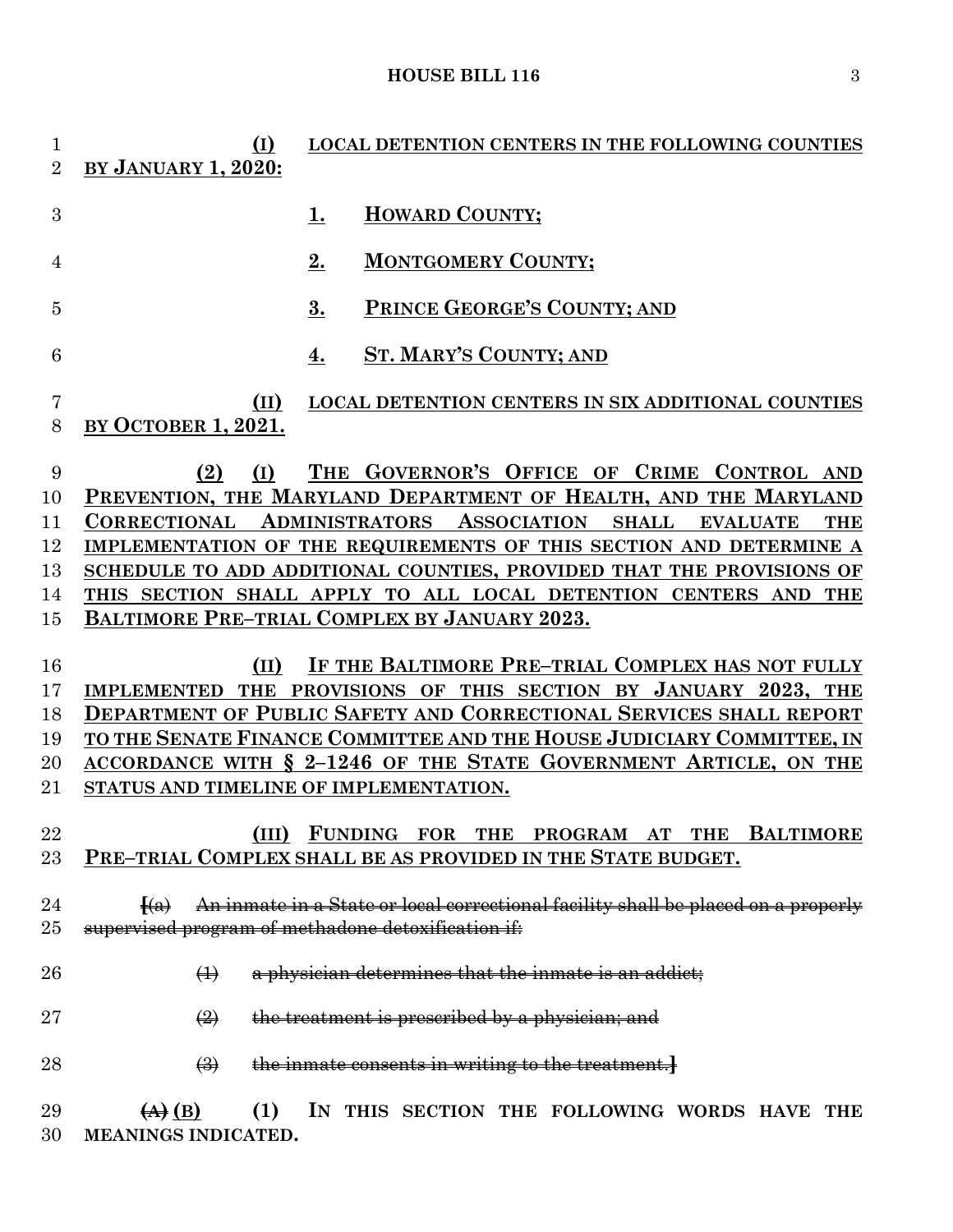#### **HOUSE BILL 116**

**(2) "HEALTH CARE PRACTITIONER" MEANS:**

 **(I) A PHYSICIAN AUTHORIZED BY LAW TO PRACTICE MEDICINE IN THE STATE, AS DEFINED UNDER § 14–101 OF THE HEALTH OCCUPATIONS ARTICLE;**

 **(II) A PHYSICIAN'S ASSISTANT LICENSED TO ACT AS AN ASSISTANT TO A LICENSED PHYSICIAN UNDER TITLE 15 OF THE HEALTH OCCUPATIONS ARTICLE; OR** 

 **(III) A NURSE PRACTITIONER, AS DEFINED UNDER § 8–508 OF THE HEALTH OCCUPATIONS ARTICLE AN INDIVIDUAL WHO IS LICENSED, CERTIFIED, OR OTHERWISE AUTHORIZED TO PRACTICE UNDER THE HEALTH OCCUPATIONS ARTICLE.**

 **(3) "INMATE" MEANS AN INDIVIDUAL CONFINED WITHIN A LOCAL CORRECTIONAL FACILITY.**

 **(3) (4) "MEDICATION" MEANS A MEDICATION APPROVED BY THE FEDERAL FOOD AND DRUG ADMINISTRATION FOR THE TREATMENT OF OPIOID USE DISORDER.**

 **(4) (5) "MEDICATION–ASSISTED TREATMENT" MEANS THE USE OF MEDICATION, IN COMBINATION WITH COUNSELING AND BEHAVIORAL HEALTH THERAPIES, TO PROVIDE A HOLISTIC APPROACH TO THE TREATMENT OF OPIOID USE DISORDER.**

 **(5) (6) "OPIOID USE DISORDER" MEANS A MEDICALLY DIAGNOSED PROBLEMATIC PATTERN OF OPIOID USE THAT CAUSES SIGNIFICANT IMPAIRMENT OR DISTRESS.**

 **(6) (7) "PEER RECOVERY SPECIALIST" MEANS AN INDIVIDUAL IN RECOVERY FOR OPIOID USE DISORDER WHO HAS BEEN CERTIFIED BY AN ENTITY APPROVED BY THE MARYLAND DEPARTMENT OF HEALTH FOR THE PURPOSE OF PROVIDING PEER SUPPORT SERVICES, AS DEFINED UNDER § 7.5–101(N) OF THE HEALTH – GENERAL ARTICLE.**

 **[**(a)**] (C)** An inmate in a State or local correctional facility shall be placed on a properly supervised program of methadone detoxification if:

 (1) a physician determines that the inmate is **[**an addict**] A PERSON WITH AN OPIOID USE DISORDER**;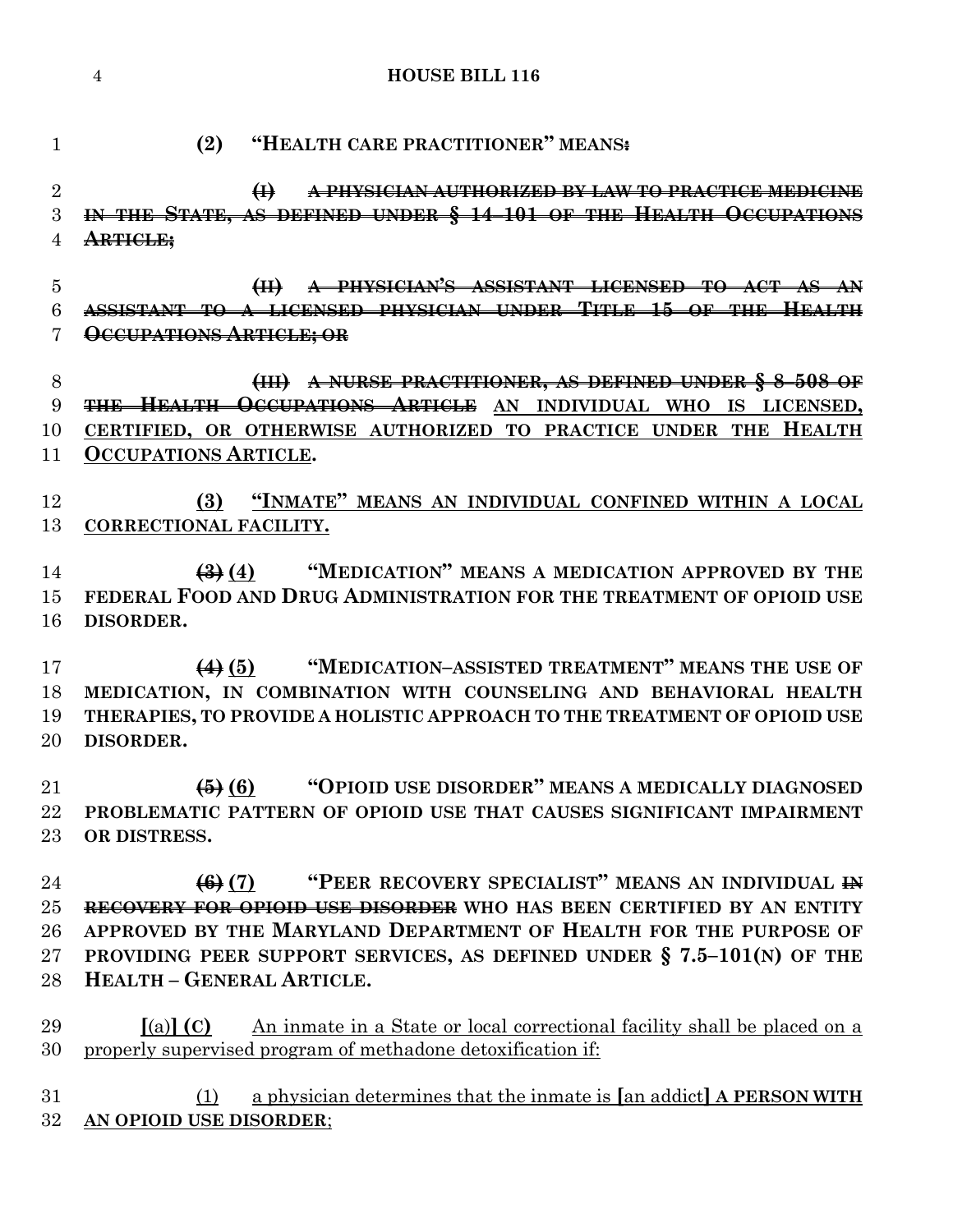(2) the treatment is prescribed by a physician; and (3) the inmate consents in writing to the treatment. **(B) (D) (1) (I) EACH STATE OR LOCAL CORRECTIONAL FACILITY SHALL CONDUCT AN ASSESSMENT OF THE MENTAL HEALTH AND SUBSTANCE USE STATUS OF EACH INMATE WITHIN 24 HOURS AFTER INCARCERATION, INCLUDING PRETRIAL INCARCERATION, USING GUIDELINES AND CRITERIA APPROVED BY THE BEHAVIORAL HEALTH ADMINISTRATION WITHIN THE MARYLAND DEPARTMENT OF HEALTH USING EVIDENCE–BASED SCREENINGS AND ASSESSMENTS, TO DETERMINE: 1. (I) IF THE MEDICAL DIAGNOSIS OF AN OPIOID USE DISORDER IS APPROPRIATE; AND 2. (II) IF MEDICATION–ASSISTED TREATMENT IS APPROPRIATE. (II) AN ASSESSMENT UNDER SUBPARAGRAPH (I) OF THIS PARAGRAPH SHALL BE CONDUCTED USING GUIDELINES AND CRITERIA APPROVED BY THE BEHAVIORAL HEALTH ADMINISTRATION WITHIN THE MARYLAND DEPARTMENT OF HEALTH. (2) IF AN ASSESSMENT CONDUCTED UNDER PARAGRAPH (1) OF THIS SUBSECTION INDICATES OPIOID USE DISORDER, A PHYSICAL EXAMINATION AN EVALUATION OF THE INMATE SHALL BE CONDUCTED BY A HEALTH CARE PRACTITIONER WITH PRESCRIPTIVE AUTHORITY AUTHORIZED UNDER TITLE 8, TITLE 14, OR TITLE 15 OF THE HEALTH OCCUPATIONS ARTICLE. (3) INFORMATION SHALL BE PROVIDED TO THE INMATE DESCRIBING MEDICATION OPTIONS USED IN MEDICATION–ASSISTED TREATMENT. (3) (4) MEDICATION–ASSISTED TREATMENT SHALL BE AVAILABLE TO AN INMATE FOR WHOM SUCH TREATMENT IS DETERMINED TO BE APPROPRIATE UNDER THIS SUBSECTION. (5) EACH LOCAL CORRECTIONAL FACILITY SHALL MAKE AVAILABLE AT LEAST ONE FORMULATION OF EACH FDA–APPROVED FULL OPIOID AGONIST, PARTIAL OPIOID AGONIST, AND LONG–ACTING OPIOID ANTAGONIST USED FOR THE TREATMENT OF OPIOID USE DISORDERS. (6) EACH PREGNANT WOMAN IDENTIFIED WITH AN OPIOID USE DISORDER SHALL RECEIVE EVALUATION AND BE OFFERED MEDICATION–ASSISTED** 

**HOUSE BILL 116** 5

**TREATMENT AS SOON AS PRACTICABLE.**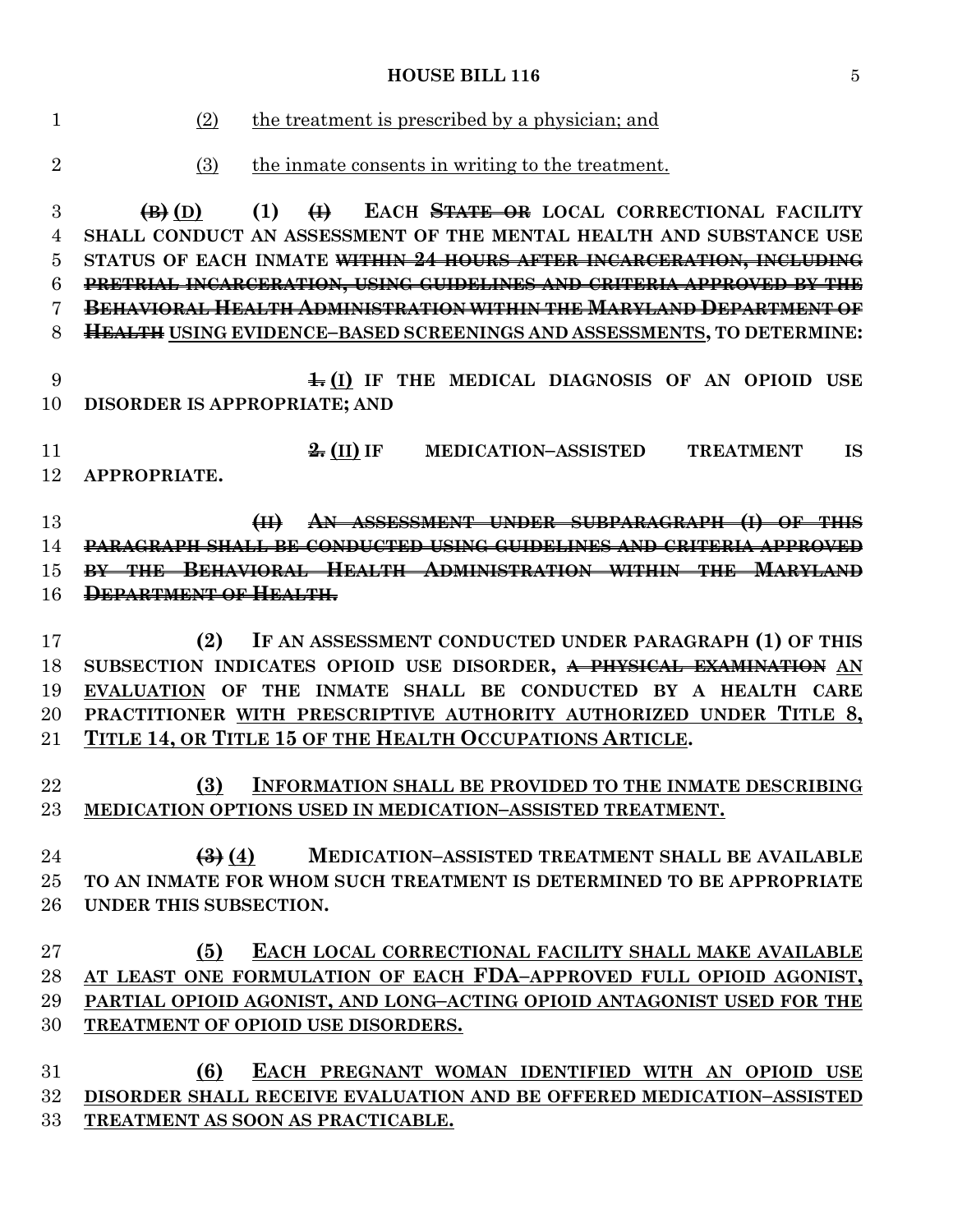|                | $\overline{6}$<br><b>HOUSE BILL 116</b>                                           |
|----------------|-----------------------------------------------------------------------------------|
| $\mathbf{1}$   | $\left(\bigoplus\right)$ (E)<br>EACH STATE AND LOCAL CORRECTIONAL FACILITY SHALL: |
| $\overline{2}$ | (1)<br>FOLLOWING AN ASSESSMENT USING CLINICAL GUIDELINES FOR                      |
| 3              | MEDICATION-ASSISTED TREATMENT:                                                    |
| 4              | (I)<br>$\leftrightarrow$<br><b>MAKE MEDICATION-ASSISTED TREATMENT AVAILABLE</b>   |
| $\overline{5}$ | WITHIN 24 HOURS AFTER INCARCERATION TO ANY INMATE, INCLUDING INMATES              |
| 6              | INCARCERATED PRETRIAL, FOR WHOM SUCH TREATMENT IS FOUND TO BE                     |
| 7              | APPROPRIATE UNDER SUBSECTION (B) OF THIS SECTION; MAKE MEDICATION                 |
| 8              | AVAILABLE BY A QUALIFIED PROVIDER TO THE INMATE; OR                               |
|                |                                                                                   |
| 9              | BEGIN WITHDRAWAL MANAGEMENT SERVICES PRIOR TO<br>(II)                             |
| 10             | ADMINISTRATION OF MEDICATION;                                                     |
|                |                                                                                   |
| 11             | (2)<br>MAINTAIN OR PROVIDE FOR THE CAPACITY TO POSSESS,                           |
| 12             | DISPENSE, AND ADMINISTER MEDICATION FOR USE IN OPIOID TREATMENT THERAPY           |
| 13             | MAKE AVAILABLE AND ADMINISTER MEDICATIONS FOR THE TREATMENT OF OPIOID             |
| 14             | <b>USE DISORDER;</b>                                                              |
|                |                                                                                   |
| 15             | PROVIDE BEHAVIORAL HEALTH COUNSELING FOR INMATES<br>(3)                           |
| 16             | DIAGNOSED WITH OPIOID USE DISORDER CONSISTENT WITH THERAPEUTIC                    |
| 17             | STANDARDS FOR SUCH THERAPIES IN A COMMUNITY SETTING;                              |
|                |                                                                                   |
| 18             | PROVIDE ACCESS TO A HEALTH CARE PRACTITIONER <del>LICENSED AS</del><br>(4)        |
| 19             | A DRUG ADDICTION TREATMENT ACT-WAIVER PRACTITIONER UNDER THE FEDERAL              |
| 20             | COMPREHENSIVE ADDICTION AND RECOVERY ACT OF 2016 WHO CAN PROVIDE                  |
| 21             | ACCESS TO ALL FDA-APPROVED MEDICATIONS FOR THE TREATMENT OF OPIOID                |
| $22\,$         | <b>USE DISORDERS; AND</b>                                                         |
|                |                                                                                   |
| 23             | (5)<br>PROVIDE ON-PREMISES ACCESS TO<br><b>PEER</b><br><b>RECOVERY</b>            |
| 24             | SPECIALISTS.                                                                      |
|                |                                                                                   |
| 25             | IF AN INMATE IS DIAGNOSED WITH OPIOID USE DISORDER AND ELIGIBLE<br>$\bigoplus$    |
| 26             | FOR WORK RELEASE OR LEAVE, A STATE OR LOCAL CORRECTIONAL FACILITY SHALL           |
| $27\,$         | <b>PAY THE COSTS FOR THE INMATE SEEKING PEER RECOVERY SPECIALIST</b>              |
| 28             | <b>CERTIFICATION FROM AN ENTITY APPROVED BY THE MARYLAND DEPARTMENT OF</b>        |
| 29             | <b>HEALTH FOR THE PURPOSE OF TRAINING INDIVIDUALS ON PEER SUPPORT</b>             |
| 30             | SERVICES, AS DEFINED UNDER § 7.5-101 OF THE HEALTH - GENERAL ARTICLE.             |

 **(E) (F) THE MARYLAND DEPARTMENT OF HEALTH SHALL DETERMINE WHETHER IF AN INMATE RECEIVED MEDICATION OR MEDICATION–ASSISTED TREATMENT FOR OPIOID USE DISORDER IMMEDIATELY PRECEDING OR DURING THE INMATE'S INCARCERATION, INCLUDING PRETRIAL INCARCERATION, AND A LOCAL**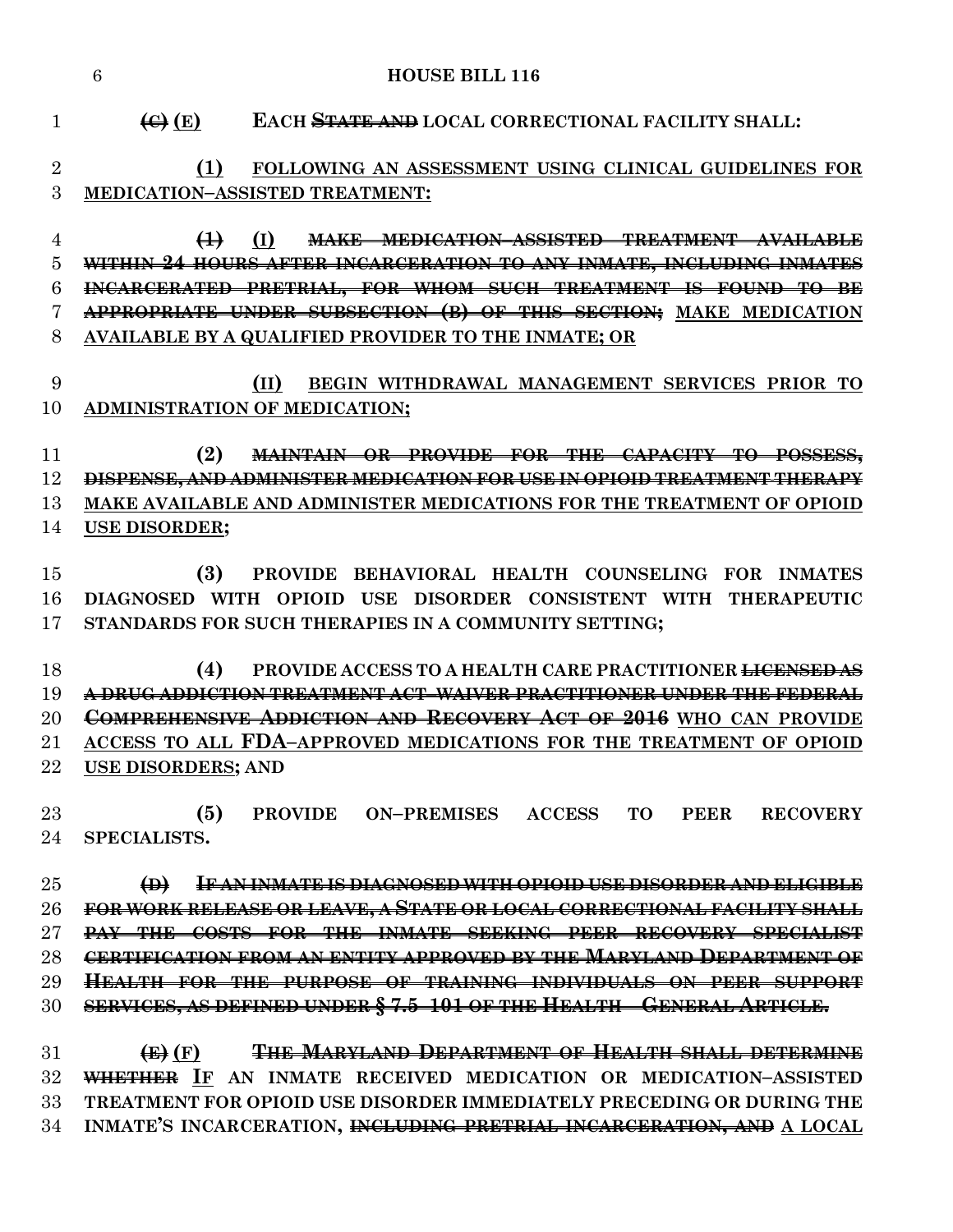### **HOUSE BILL 116** 7

 **CORRECTIONAL FACILITY SHALL CONTINUE THE TREATMENT WITHIN 24 HOURS AFTER INCARCERATION OR TRANSFER UNLESS:**

 **(1) THE INMATE VOLUNTARILY DISCONTINUES THE TREATMENT, VERIFIED THROUGH A WRITTEN AGREEMENT THAT INCLUDES A SIGNATURE; OR** 

 **(2) A HEALTH CARE PRACTITIONER DETERMINES THAT THE TREATMENT IS NO LONGER MEDICALLY APPROPRIATE.**

 **(F) (G) BEFORE THE RELEASE OF AN INMATE DIAGNOSED WITH OPIOID USE DISORDER UNDER SUBSECTION (B) (D) OF THIS SECTION, A STATE OR LOCAL CORRECTIONAL FACILITY SHALL DEVELOP A PLAN OF REENTRY THAT:**

 **(1) INCLUDES INFORMATION REGARDING POSTINCARCERATION ACCESS TO MEDICATION CONTINUITY, PEER RECOVERY SPECIALISTS, OTHER SUPPORTIVE THERAPY, AND ENROLLMENT IN HEALTH INSURANCE PLANS;**

 **(2) INCLUDES ANY RECOMMENDED REFERRALS BY A HEALTH CARE PRACTITIONER TO MEDICATION CONTINUITY, PEER RECOVERY SPECIALISTS, AND OTHER SUPPORTIVE THERAPY; AND**

 **(3) IS REVIEWED AND, IF NEEDED, REVISED BY A HEALTH CARE PRACTITIONER AND OR PEER RECOVERY SPECIALIST.**

 **[**(b)**] (G) (H)** The procedures and standards used to determine **[**drug addiction**] OPIOID USE DISORDER** and treatment of addicted **SUBSTANCE USE DISORDER DIAGNOSIS AND TREATMENT OF** inmates are subject to the guidelines and regulations adopted by the Maryland Department of Health.

 **[**(c)**] (H) (I)** The **AS PROVIDED IN THE STATE BUDGET, THE** State shall fund the program of **[**methadone detoxification**] OPIOID USE DISORDER SCREENING, EXAMINATION EVALUATION, AND TREATMENT OF INMATES AS PROVIDED UNDER THIS SECTION**.

 **(I) (J) ON OR BEFORE NOVEMBER 1, 2020, AND ANNUALLY THEREAFTER, THE MARYLAND COMMISSION ON CORRECTIONAL STANDARDS GOVERNOR'S OFFICE OF CRIME CONTROL AND PREVENTION SHALL REPORT DATA FROM INDIVIDUAL LOCAL CORRECTIONAL FACILITIES TO THE GENERAL ASSEMBLY, IN ACCORDANCE WITH § 2–1246 OF THE STATE GOVERNMENT ARTICLE, ON:**

- **(1) THE NUMBER OF INMATES DIAGNOSED WITH:**
- **(I) A MENTAL HEALTH DISORDER;**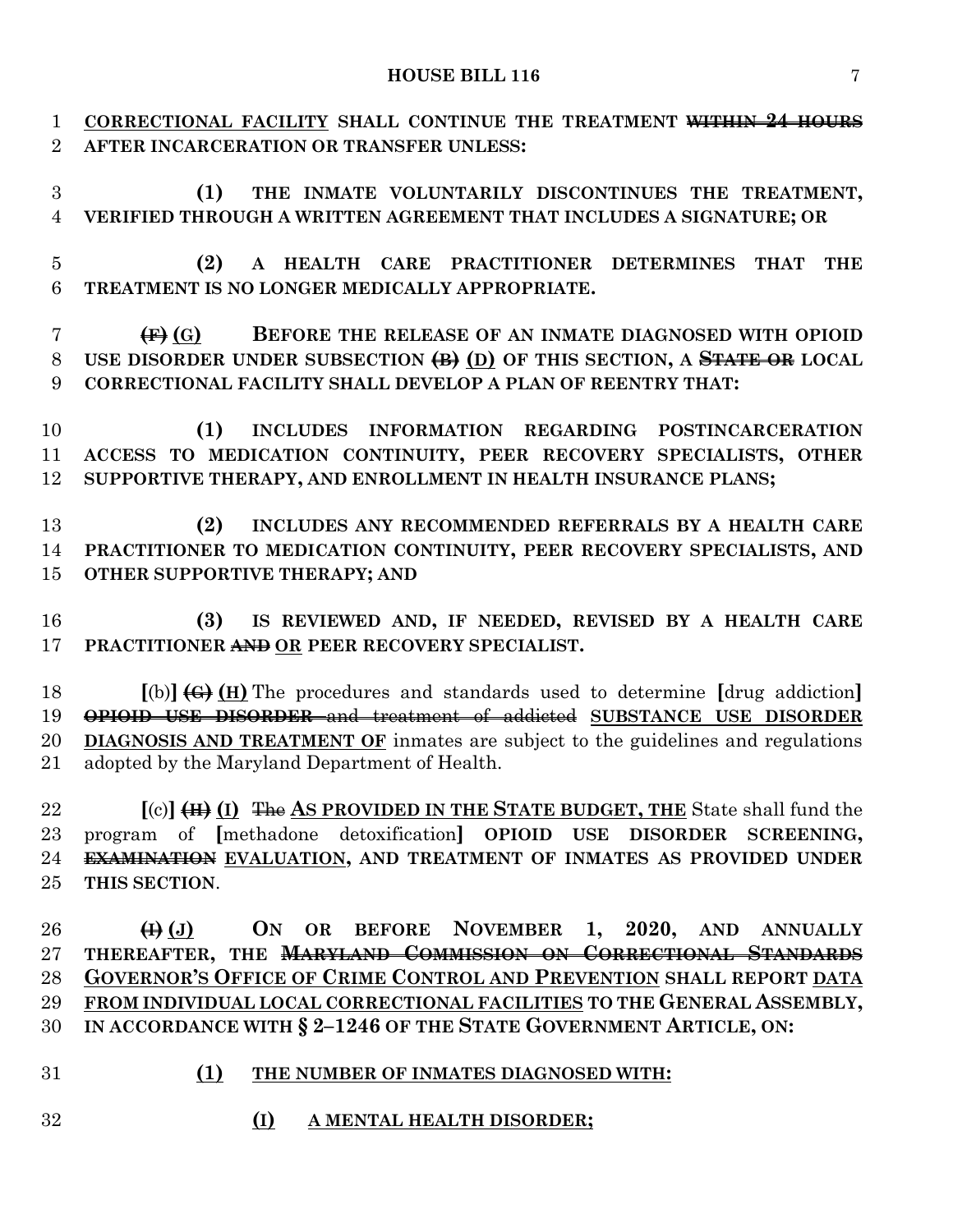|                                    | 8<br><b>HOUSE BILL 116</b>                                                                                                       |
|------------------------------------|----------------------------------------------------------------------------------------------------------------------------------|
| $\mathbf{1}$                       | (II)<br>AN OPIOID USE DISORDER;                                                                                                  |
| $\overline{2}$                     | A NON-OPIOID SUBSTANCE USE DISORDER; AND<br>(III)                                                                                |
| $\boldsymbol{3}$<br>$\overline{4}$ | A DUAL DIAGNOSIS OF MENTAL HEALTH AND SUBSTANCE<br>(IV)<br>USE DISORDER;                                                         |
| $\overline{5}$                     | $\bigoplus (2)$<br>THE NUMBER AND COST OF<br>BEHAVIORAL HEALTH                                                                   |
| 6                                  | ASSESSMENTS <del>AND OPIOID USE DISORDER EXAMINATIONS</del> FOR INMATES IN <del>STATE</del>                                      |
| 7                                  | AND LOCAL CORRECTIONAL FACILITIES, INCLUDING <del>THE NUMBER OF ASSESSMENTS</del>                                                |
| 8                                  | AND EXAMINATIONS, AND THE NUMBER OF UNIQUE INMATES EXAMINED;                                                                     |
| 9                                  | $\left( 2\right) (3)$<br>THE NUMBER OF INMATES WHO<br><b>WERE</b><br><b>RECEIVING</b>                                            |
| 10                                 | MEDICATION OR MEDICATION-ASSISTED TREATMENT FOR OPIOID USE DISORDER                                                              |
| 11                                 | IMMEDIATELY PRIOR TO INCARCERATION;                                                                                              |
|                                    |                                                                                                                                  |
| 12                                 | $\left(4\right)$ $\left(4\right)$<br>THE TYPE AND PREVALENCE OF MEDICATION<br><b>OR</b>                                          |
| 13                                 | MEDICATION-ASSISTED TREATMENTS FOR OPIOID USE DISORDER PROVIDED;                                                                 |
| 14                                 | $\left(4\right)$ (5) THE NUMBER OF INMATES DIAGNOSED WITH OPIOID USE                                                             |
| 15                                 | DISORDER;                                                                                                                        |
|                                    |                                                                                                                                  |
| 16                                 | $\left( 5 \right)$ $\left( 6 \right)$<br>THE NUMBER OF INMATES FOR WHOM MEDICATION AND                                           |
| 17                                 | MEDICATION-ASSISTED TREATMENT FOR OPIOID USE DISORDER WAS PRESCRIBED;                                                            |
|                                    |                                                                                                                                  |
| 18<br>19                           | (6)(7)<br>THE NUMBER OF INMATES FOR WHOM MEDICATION AND<br>MEDICATION-ASSISTED TREATMENT WAS PRESCRIBED AND INITIATED FOR OPIOID |
| 20                                 | USE DISORDER;                                                                                                                    |
|                                    |                                                                                                                                  |
| 21                                 | $\left( 4 \right) (8)$<br>OF<br>THE<br><b>NUMBER</b><br><b>MEDICATIONS</b><br><b>AND</b>                                         |
| 22                                 | MEDICATION-ASSISTED TREATMENTS FOR OPIOID USE DISORDER PROVIDED                                                                  |
| $23\,$                             | ACCORDING TO EACH TYPE OF MEDICATION AND MEDICATION-ASSISTED                                                                     |
| 24                                 | TREATMENT OPTIONS;                                                                                                               |
| 25                                 | (8)(9)<br>THE NUMBER OF INMATES WHO CONTINUED TO RECEIVE                                                                         |
| 26                                 | THE SAME MEDICATION OR MEDICATION-ASSISTED TREATMENT FOR OPIOID USE                                                              |
| $\rm 27$                           | DISORDER AS THE INMATE RECEIVED PRIOR TO INCARCERATION;                                                                          |
|                                    |                                                                                                                                  |
| 28                                 | $\bigoplus$ (10) THE NUMBER OF INMATES WHO RECEIVED A DIFFERENT                                                                  |
| 29                                 | MEDICATION OR MEDICATION-ASSISTED TREATMENT FOR OPIOID USE DISORDER                                                              |
| 30                                 | COMPARED TO WHAT THE INMATE RECEIVED PRIOR TO INCARCERATION;                                                                     |
|                                    |                                                                                                                                  |
| $31\,$<br>$32\,$                   | $(10)(11)$ THE NUMBER OF INMATES WHO INITIATED TREATMENT<br>WITH MEDICATION OR MEDICATION-ASSISTED TREATMENT FOR OPIOID USE      |
|                                    |                                                                                                                                  |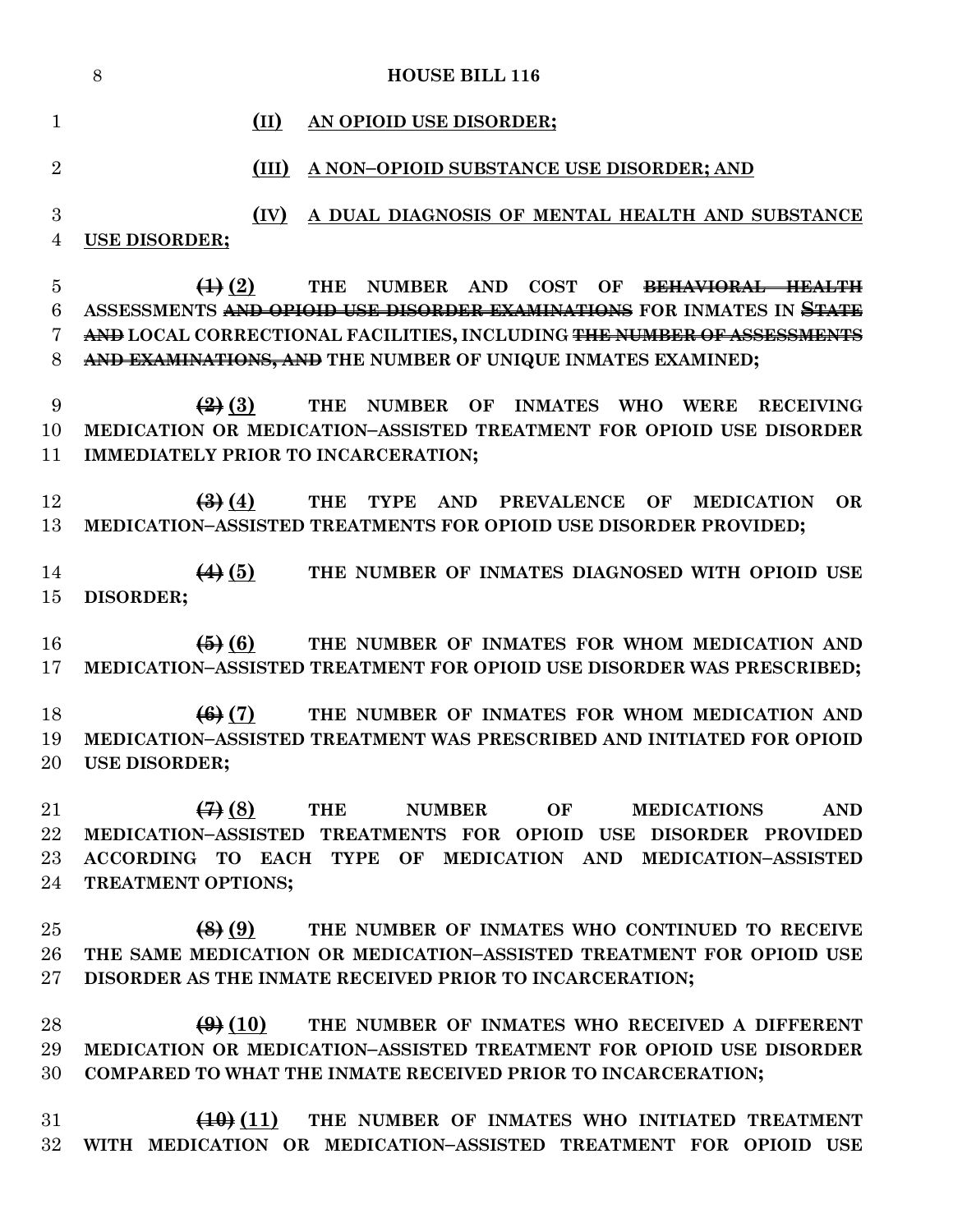#### **HOUSE BILL 116** 9

 **DISORDER WHO WERE NOT BEING TREATED FOR OPIOID USE DISORDER PRIOR TO INCARCERATION;**

 **(11) (12) THE NUMBER OF INMATES WHO DISCONTINUED MEDICATION OR MEDICATION–ASSISTED TREATMENT FOR OPIOID USE DISORDER DURING INCARCERATION;**

 **(12) (13) A REVIEW AND SUMMARY OF THE PERCENT OF DAYS, INCLUDING THE AVERAGE PERCENT, MEDIAN PERCENT, MODE PERCENT, AND INTERQUARTILE RANGE OF PERCENT, FOR INMATES WITH OPIOID USE DISORDER RECEIVING MEDICATION OR MEDICATION–ASSISTED TREATMENT FOR OPIOID USE DISORDER AS CALCULATED OVERALL AND STRATIFIED BY OTHER FACTORS, SUCH AS TYPE OF TREATMENT RECEIVED;**

 **(13) (14) THE NUMBER OF INMATES RECEIVING MEDICATION OR MEDICATION–ASSISTED TREATMENT FOR OPIOID USE DISORDER PRIOR TO RELEASE;**

 **(14) (15) THE NUMBER OF INMATES RECEIVING MEDICATION OR MEDICATION–ASSISTED TREATMENT PRIOR TO RELEASE FOR WHOM THE FACILITY HAD MADE A PRERELEASE REENTRY PLAN;**

 **(15) (16) A REVIEW AND SUMMARY OF STATE AND LOCAL FACILITIES' PRACTICES RELATED TO MEDICATION AND MEDICATION–ASSISTED TREATMENT FOR OPIOID USE DISORDER FOR INMATES WITH OPIOID USE DISORDER BEFORE OCTOBER 1, 2019;**

 **(16) (17) A REVIEW AND SUMMARY OF STATE AND LOCAL FACILITIES' PRERELEASE PLANNING PRACTICES RELATIVE TO INMATES DIAGNOSED WITH OPIOID USE DISORDER PRIOR TO, AND FOLLOWING, OCTOBER 1, 2019; AND**

 **(17) (18) ANY OTHER INFORMATION REQUESTED BY THE MARYLAND DEPARTMENT OF HEALTH RELATED TO THE ADMINISTRATION OF THE PROVISIONS UNDER THIS SECTION.**

 **(J) (K) ANY BEHAVIORAL HEALTH ASSESSMENT, PHYSICAL EXAMINATION EVALUATION, TREATMENT RECOMMENDATION, OR COURSE OF TREATMENT SHALL BE REPORTED TO THE MARYLAND COMMISSION ON CORRECTIONAL STANDARDS GOVERNOR'S OFFICE OF CRIME CONTROL AND PREVENTION AND ALSO INCLUDE ANY OTHER DATA NECESSARY FOR THE MARYLAND COMMISSION ON CORRECTIONAL STANDARDS TO MEET REPORTING REQUIREMENTS UNDER THIS SECTION.**